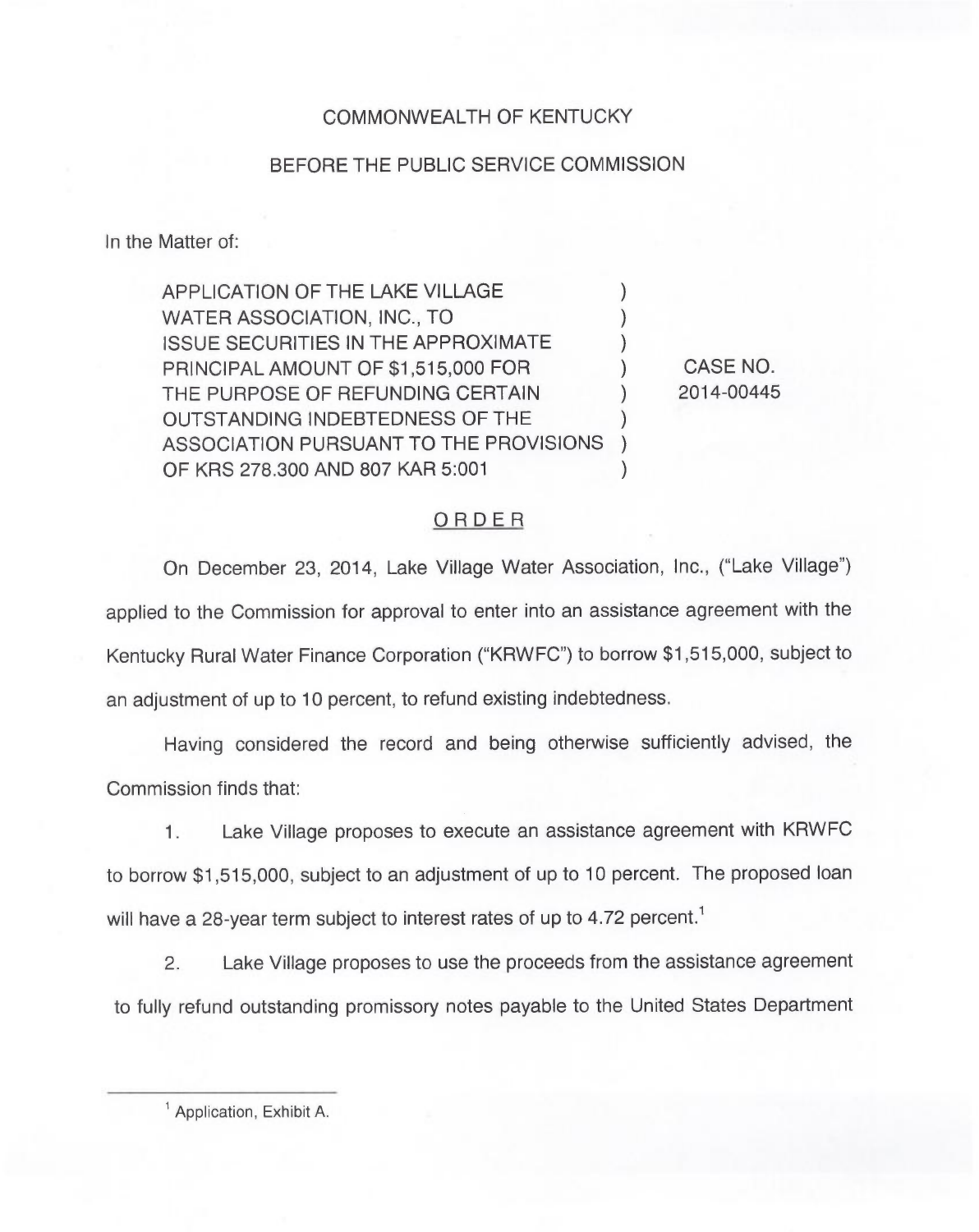of Agriculture Rural Development that are dated February 13, 1986, April 12, 1994 (Series A and B), and October 15, 1998.<sup>2</sup>

Lake Village estimates that its proposed refinancing will result in total 3. gross savings and net present value savings of \$336,725 and \$146,561, respectively.<sup>3</sup>

Lake Village will expend \$1,602,204 to refund the outstanding bonds and  $\overline{4}$ to pay bond issuance costs.<sup>4</sup>

Lake Village's proposed loan is for a lawful object within its corporate 5. purpose, is reasonably necessary and appropriate for and consistent with the proper performance of its service to the public, will not impair Lake Village's ability to perform that service, and is reasonably necessary and appropriate for such purpose.

IT IS THEREFORE ORDERED that:

 $1.$ Lake Village is authorized to enter into an agreement with KRWFC to borrow no more than  $$1,666,500^5$  for the purpose of refunding the outstanding indebtedness, but only under such terms and conditions that will produce both positive gross savings and net present value savings.

 $2$  The principal balance for each loan was provided in the Application at Exhibit D as summarized below.

| Loan Date                | Principal<br><b>Balance</b> |         | Identified in App.<br>at Exh. D as: |
|--------------------------|-----------------------------|---------|-------------------------------------|
| February 13, 1986        |                             | 337,813 | Series 1983                         |
| April 12, 1994, Series A |                             | 623,804 | Series 1992                         |
| Series B                 |                             | 259,397 | Series 1994 B                       |
| October 15, 1998         |                             | 265,752 | Series 1997                         |

 $3$  Application, Exhibit C. The utility identifies "gross savings" and "net present value savings" as "net future value benefit" and "net present value benefit," respectively.

<sup>4</sup> Application, Exhibit B. \$22,725 (Total Underwriter's Discount) + \$31,740 (Cost of Issuance) +  $$1,543,586$  (Deposit to Current Refunding Fund) +  $$4,153$  (Rounding) =  $$1,602,204$ . The Sources of the Funds are \$1,515,000 (Par Amount of Bonds) + \$87,204 (Existing Debt Service Funds) = \$1,602,204.

 $5$  \$1,515,000 x 110% = \$1,666,500.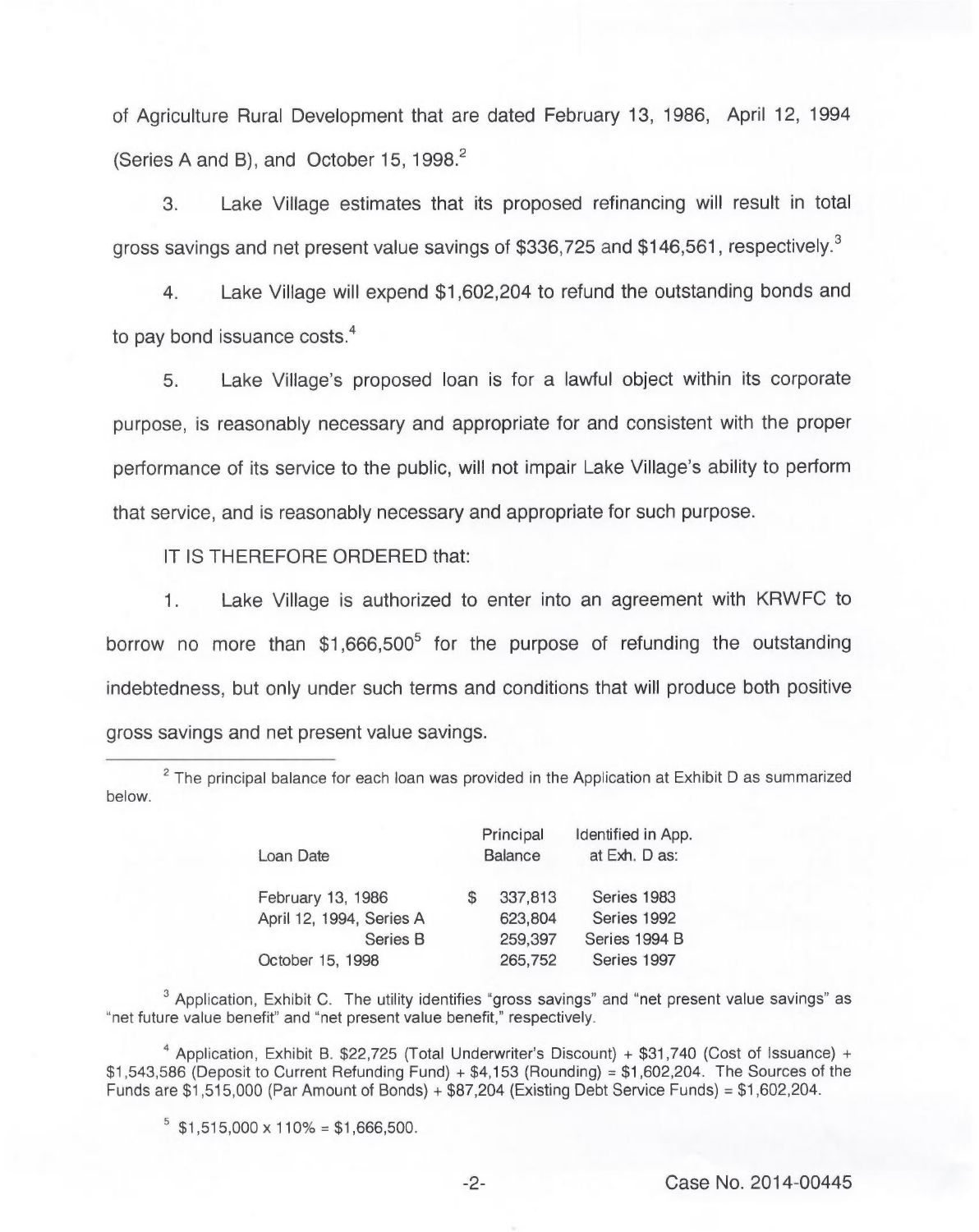2. If the actual terms and conditions of the agreement with KRWFC differ from those set forth. in its application, Lake Village shall, within 30 days of executing the loan agreement, file with the Commission amortization schedules and work papers showing the actual gross savings and net present value savings that will result from the refinancing.

3. Within 30 days of executing the proposed agreement, Lake Village shall file a copy of the executed Assistance Agreement and any documents referenced in the executed Assistance Agreement that Lake Village has not previously filed with the Commission.

4. The proceeds from the Assistance Agreement shall be used only for the lawful purposes specified in Lake Village's application.

5. Any documents filed pursuant to ordering paragraphs 2 and 3 of this Order shall reference the number of this case and shall be retained in the utility's general correspondence file.

Nothing contained herein shall be construed as a finding of value for any purpose or as a warranty on the part of the Commonwealth of Kentucky or any agency thereof as to the securities authorized herein.

By the Commission<br>
ENTERED<br>
JAN 13 2015<br>
KENTUCKY PUBLIC<br>
SERVICE COMMISSI r ENTERED **JAN 13 2015** CKY PUBLIC SERVICE COMMISSION

Exequtive Director

Case No. 2014-00445